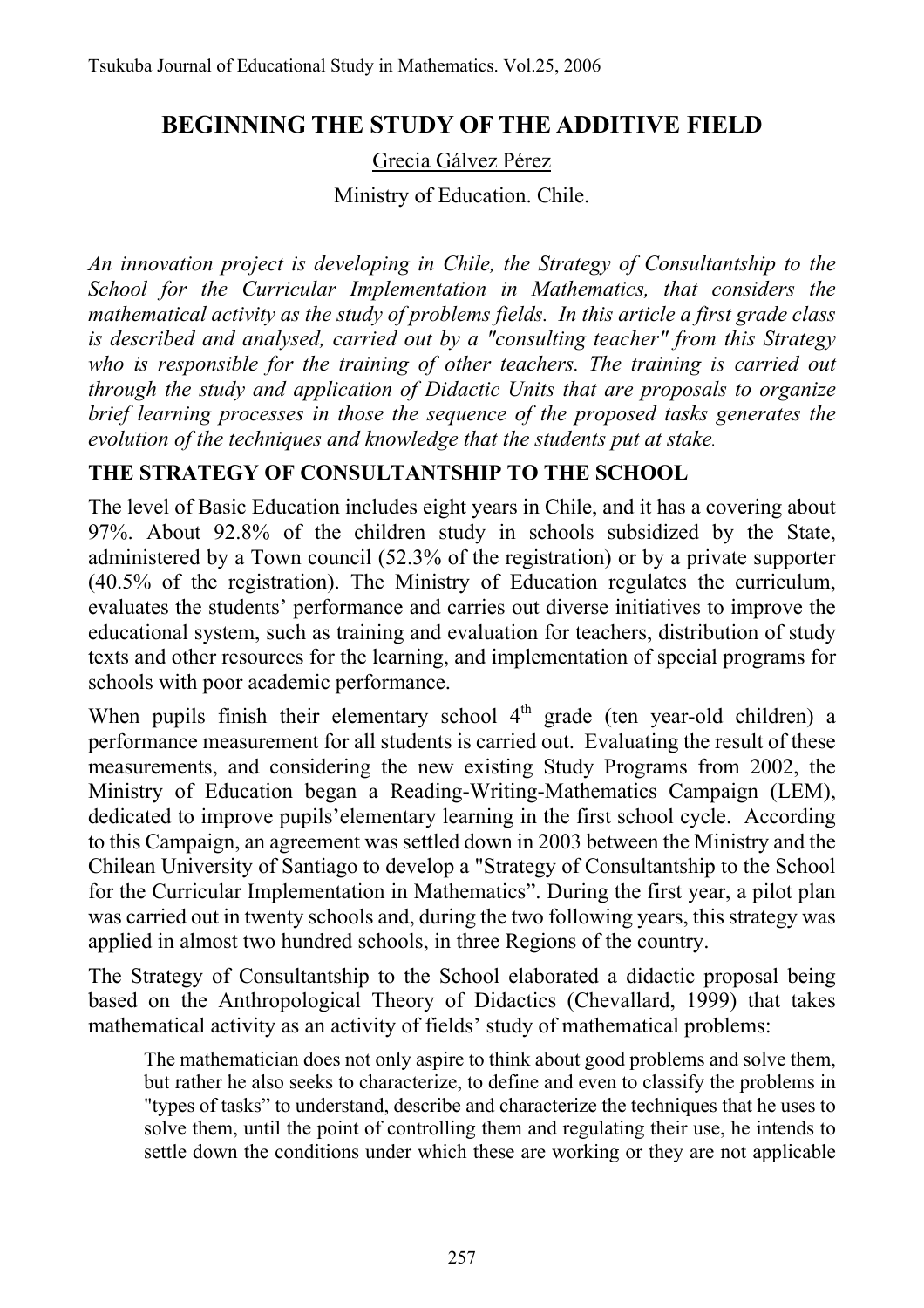and, ultimately, he aspires to build solid and effective arguments that sustain the validity of his ways of proceeding (Bosch, M., L. Espinoza y J. Gascon, 2003).

According to this theory, so that children learn mathematics it is necessary that they deal with problems, elaborate procedures to solve it, explain and justify the operation of their procedures, students exchange and compare procedures between themselves, they are willing to adopt those that are more effective to solve the outlined problem, explain the knowledge that support them and relate them with knowledge that already have, then they will deal a new problem located in the same field that presents new challenges for the students.

According to the Theory of the Didactic Situations (Brousseau, 1990), in this proposal is considered that the "sense" of a mathematical knowledge is built facing with a set of problematic situations where this particular mathematical knowledge appears like a tool for their solution. These situations should allow children to elaborate strategies from previous mistakes, from the inadequacy or "fail" from their previous knowledge and the modification of the same ones.

The Strategy of Consultantship to the School elaborated a model to transform the pedagogic practices, based on sixteen Didactic Units, for the first four elementary grades. Under a consulting teacher leading, the teachers of each school study these Didactic Units and afterwards they apply them, with the observation and feedback of the consulting teacher.

The class that I will present was carried out in 2005, in a council school of a town located 500 km to the south of the country's capital. The students are considered vulnerable or with social risk factors, due to its economic lacks and incidence of activities of socially disintegrating character. The teacher who imparts the class is a "consulting teacher" since 2004. She is recognized as a good teacher by the local ministerial authorities; she has been worthy of a special salary assignment for her "pedagogic excellence" and she has been selected to evaluate other teachers through a mechanism of "elaboration of briefcases". She is also recognized by the community, since parents of their current students accepted they were changed from afternoon to morning period, so that she was the teacher of their children.

The elected class corresponds to the first class of the Second Didactic Unit for the first elementary grade, elaborated by the Consultantship Strategy team. The Unit is titled: "Additive Problems of Composition" and it is a proposal to organize the study of this topic during three classes, from 90 minutes each one. The Unit contains an outline that allows to visualize the learnings that it is awaited students achieve, the learnings that should have previously acquired, the progression of proposed tasks and the awaited procedures during these three classes, besides plans for the classes that describe the activities to carry out, working sheets for students and an evaluation instrument<sup>1</sup>.

 $\overline{a}$ 

<sup>&</sup>lt;sup>1</sup> See in Appendix: Outline of the Didactic Unit, plan for the first class and work sheets for the students first class.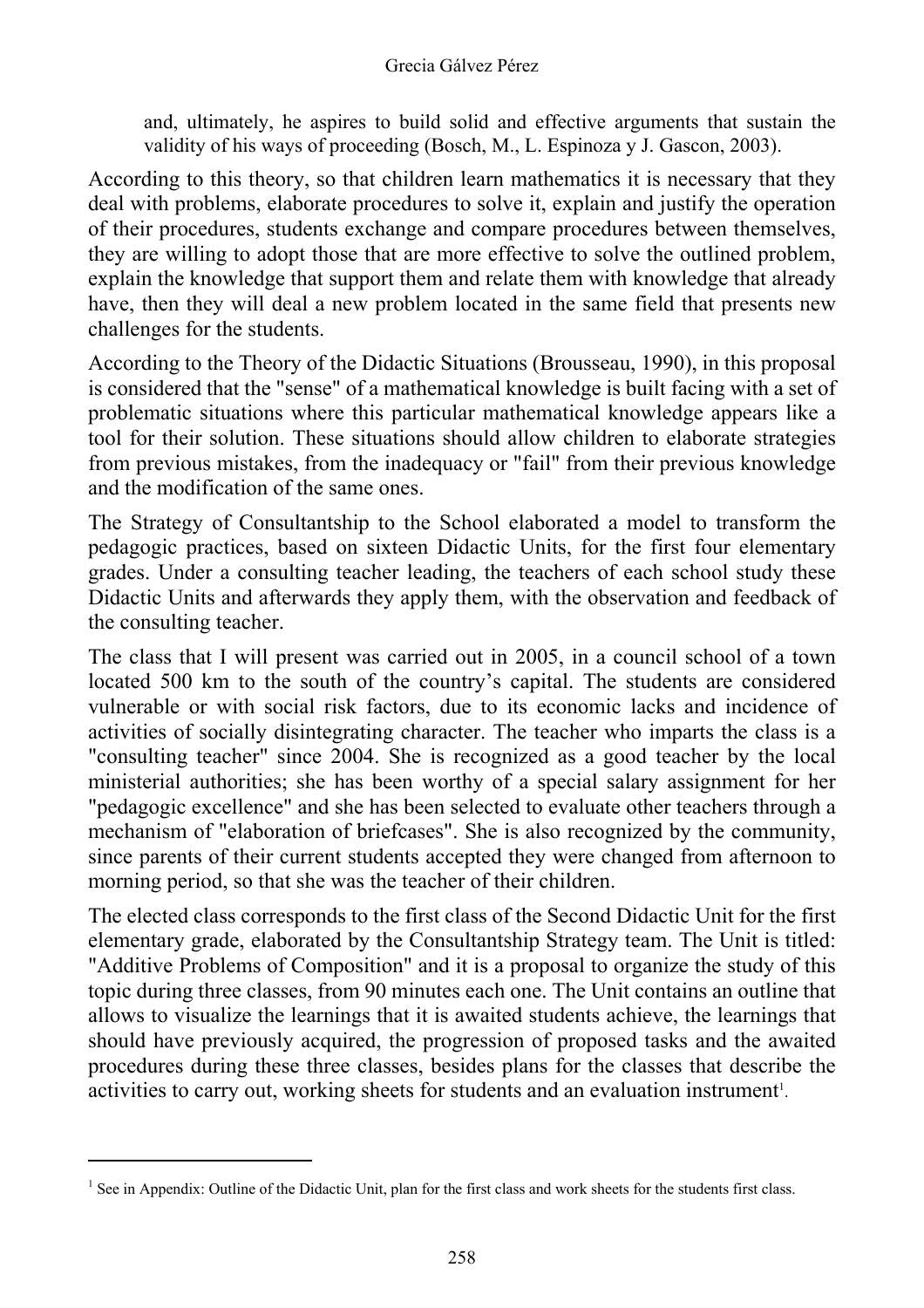## **Description of a good class**

The sequence of activities of the class gets close to the plan elaborated by the Strategy of Consultantship to the School, as introduction to the study of the additive problems. For a self-controlling mechanism, the teacher has written the activities in cards that she reads aloud simulating they are Pepito's letters, a pelican cut off in bristol board and superimposed at the corner of the blackboard. Following the plan, the class consists of three well differentiated moments, an *initial moment*, where children exercise abilities considered as previous to the addition and subtraction learning, a *development moment*, in which they carry out and observe actions for joining and separating collections of objects, associating them to the addition and subtraction operations, and a *closing moment*, in where what was learned is institutionalized.

In the *initial moment*, the plan proposes:

- Say the numeric sequence in upward and descending form, at least up to 10. The teacher structures this activity forming a row of seven children and requesting them that they bend over; each one rises when saying a term of the sequence in upward order, and they bend over when saying it in descending order again. According to children's wish, the teacher accepts they also say the sequence from 0 to 6 and from 6 to 0.
- Count at least up to 10 objects. A Pepito's letter notices: "Children have not been counted". The teacher designates three children so that they count the members of their row. Numbers are registered on the blackboard, each of them digits. At Pepito's request, absent children are counted. The teacher reads their names and children put a stick on their tables for each name. The total sticks are 12.
- Read the numbers up to 10, and copy them from the numbered ribbon. At the beginning of the class two children order the first 25 numbers, written in cards with a rope. Once reordered, they read in a chorus. After counting the absentees, they identify the 12 in the rope, as well as the previous number and the following one. The teacher writes two digit numbers on the blackboard and children read them mentioning which it is bigger. At the initial moment children don't write numbers.

At the *moment of the class development*, the *mathematical task* specified in the plan is: "Determine the quantity of objects resulting from joining or separating actions, proposed verbally by the teacher, manipulating objects that are accesible to children. Numeric range up to 10."

According to the plan, the teacher organizes an activity in which children manipulate objects. In order to make activity more attractive, she includes a song about a hen, known by children. When saying each number, children put a stick on their table. The stories are:

• The hen put 3 eggs during the first day and 5 eggs the second. How many it put in the two days?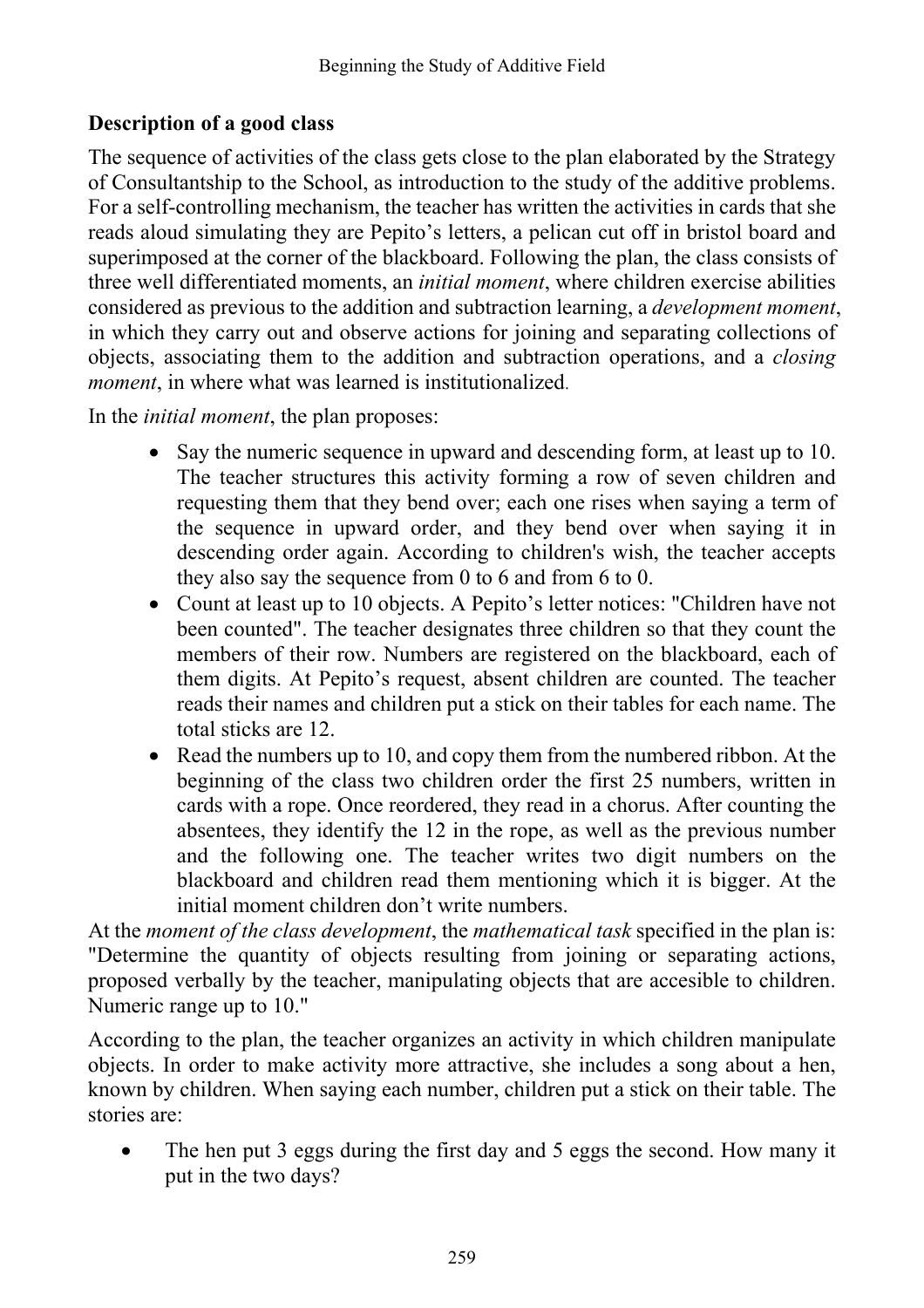• Considering the 8 eggs it put, 3 were broken. How many are now?

In order to determine their answer, children count the objects that have on their table, awaited *technique* for this first class, according to the plan.

The teacher organizes another activity changing the *conditions of carrying out the task.* This time, the objects that join and separate -red and blue notebooks- they are only manipulated by the teacher. The children follow the actions visually and they determine, counting at distance, how many are they:

- 2 red notebooks plus 3 blue notebooks
- 3 red notebooks plus 3 blue notebooks
- 6 notebooks minus 3 blue notebooks (the same ones that were joined)
- 4 red notebooks plus 3 blue notebooks
- 7 notebooks minus 3 blue notebooks (the same ones that were joined)

In these exercises, the subtraction appears as inverse operation from addition, in which teacher enhances the proposal of the plan.

The plan intends to study the case of additions and subtractions in those the second term is 1. The teacher comments that they already know it, talking to Pepito. She continues manipulating notebooks:

- 4 red notebooks plus 1 blue notebook
- 5 notebooks minus 1 blue (the same one that was joined)
- 6 red plus 1 blue
- 7 notebooks minus 1 blue (the same one that was joined)

As last activity of this moment, the plan proposes for children 4 work sheets, with collections of drawn objects that can be separated in two subcollections. Children should count the objects in one or both subcollections and all the objects, sometimes answering in oral form and other in written form. In the first one, second and fourth work sheet, the objects are children or animals. In the third work sheet the objects are triangles and rectangles. The teacher draws an example of each one on the blackboard and she asks the children to identify them. When she reads that they should count the small rectangular figures, she comments: how difficult it is!

At the *closing moment*, the plan of the class indicates that the teacher should systematize what they learned, associating the action of joining collections with addition and the action of separating collections with subtraction. In order to determine the sum or the subtraction, the counting is used, as procedure. When one of the collections has only an object, the result is the following number, or the previous one. The teacher asks what they learned today. A girl says: I learned to subtract and to add and to do mathematics with the numbers. Another: And to count, with the sticks. Another: order the numbers, too. The teacher asks them to sing the Pepito's song, as they always finish the class, changing the letter to say what they learned today.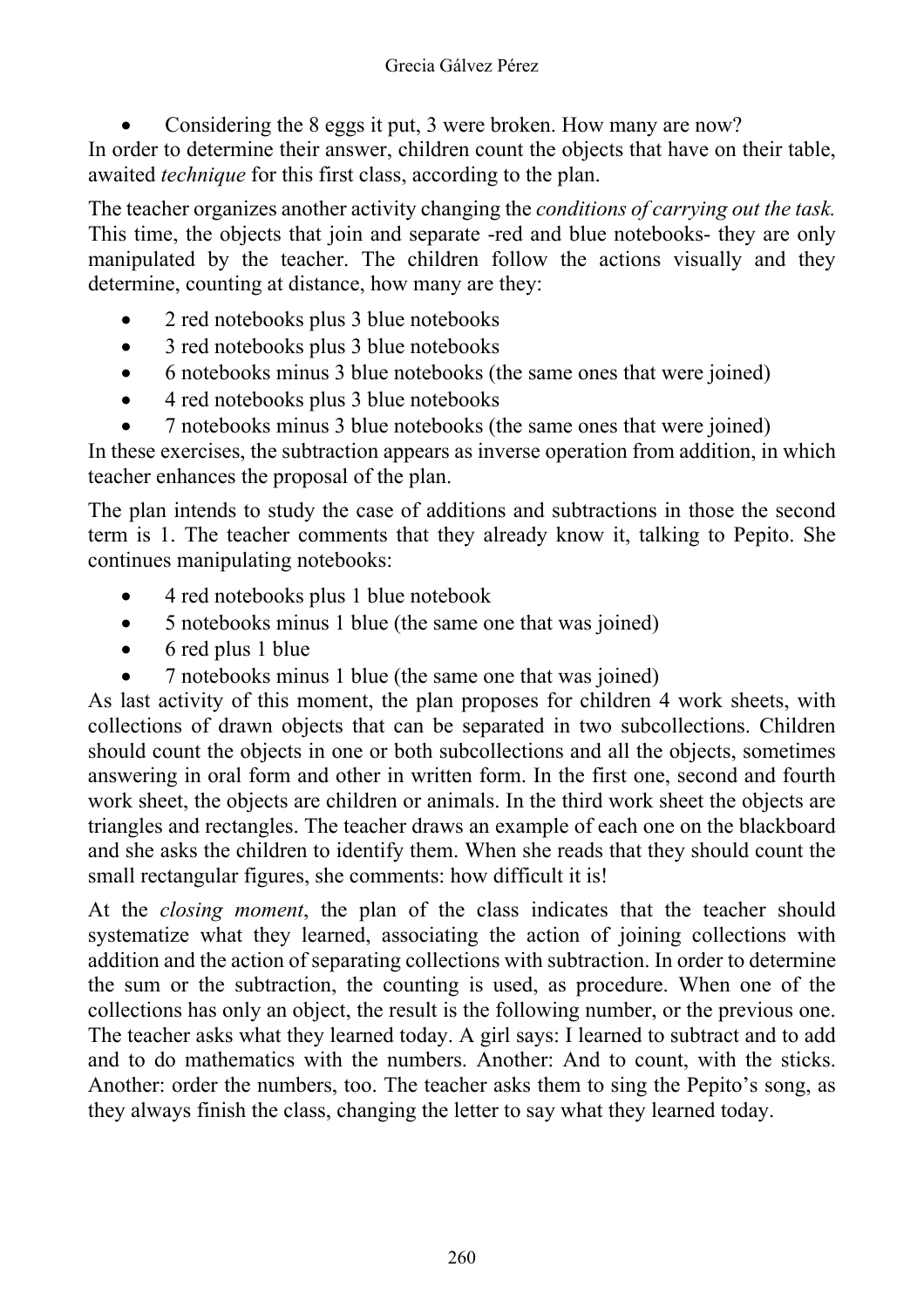## **Why do I consider that this is a good class?**

First of all, the structure of the class is consistent, it is adjusted to a proposal designed by a project specialized in the implementation of the national curriculum. The teacher segments the class in the three moments indicated in the plan and she is guided by the appropriate sequence of activities.

In relation to emotional environment, the teacher has a very significant support for children: Pepito, the clipped pelican. When feigning to dialogue with this character, the teacher introduces in the class an imaginative and funny dimension, full of surprises. It is necessary to order the numbers that Pepito disordered; it is necessary to sing "The Francolina hen" because Pepito likes it (and children too); it is necessary to sing the song dedicated to the pelican, to explain him what they learned in the class. This funny tone proposes the development of a positive attitude toward mathematics' learning.

The class is focalized in the mathematical task. The teacher introduces humorous comments and she accepts those from children, but she quickly recaptures the course of the work, giving clear signs of what it is the important in order to achieve the learning.

The work rhythm is intense; hard-working time. The course of the activities is continuous; practically there are not interruptions. Occasionally an adult enters and goes out discreetly, without distracting the group. The teacher has a voluntary assistant, the mother of a student, who distributes materials and assists some children with basic necessities. In certain moment, a girl comes closer to the teacher for asking sticks; the teacher is looking for the sticks and then gives her, while she continues giving instructions to the group.

Along with adopting a plan that has not been created by her, the teacher carries out a class underlined by her personal style. Using the didactic proposal of the Strategy, she uses a margin of professional freedom to implement it. In order to solve tensions between the proposed plan and her appreciation about the students' competence, the teacher attributes Pepito the responsibility of the plan. The Pepito's messages constitute a means of controlling the program's execution but, at the same time, it is possible to qualify some activities like too easy: "¡but if everybody already knows it, Pepito! ", or very complex: "how difficult is this!". Although she practically carries out all the proposed activities, introduces variations: she enlarges the numeric range of 10 to 25 for ordering and reading of the numbers, she only manipulates the objects in some of the actions that generate additive situations, and she separates the same collection of objects that previously had joined, proposing this way an intuitive anticipation of the inverse character of the addition and subtraction operations.

The teacher seems receptive from children propositions. She accepted their restlessness for the zero, allowing them to say the numeric sequence from this number, besides saying it from the 1. Also, she invites them to write additions on the blackboard, since some already know it, although the plan proposes they only write the result. She corrects them, introducing the equal sign, and she shows them how to write a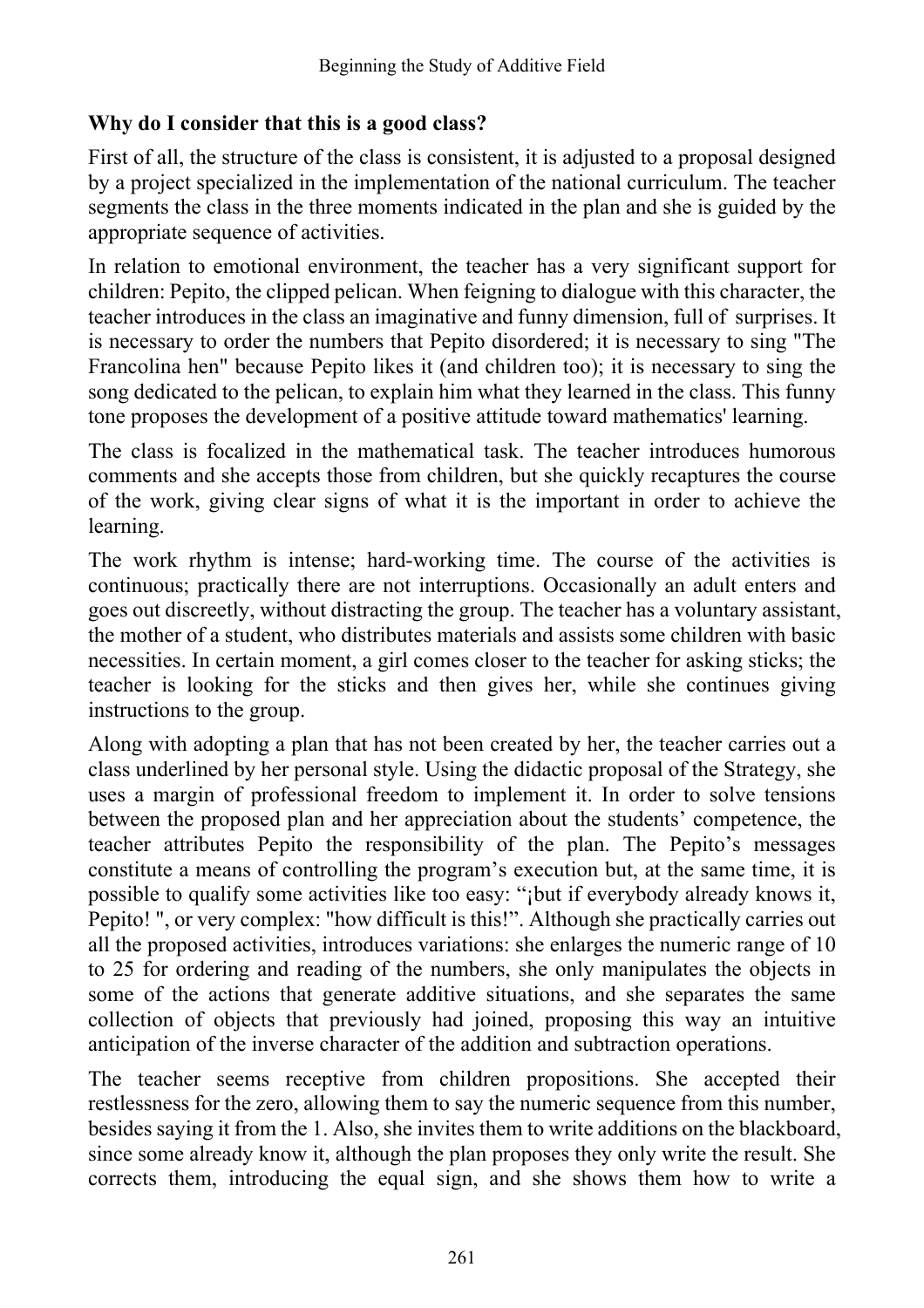subtraction. She is interested to know where they learned what they know and she stimulates them to share their knowledge during the class, without moving away from her own plan.

The children keep up expectant. They are happy, relaxed, and willing to carry out the proposed tasks. Teacher encourage children to express themselves openly, as much responding to her questions as expressing their emotional reactions and communicating their appreciations concerning any topic. This opening is propitiated by the supposed spontaneity of Pepito's behavior. Indeed, through Pepito, the teacher verbalizes infantile necessities and emotions, during the class. Pepito carries out mischiefs, feels happy or sad, shows with vehemence its impulses and the teacher feigns to dialogue with him to become calm, instead of doing directly with her students. In order to avoid conflicts, the teacher attributes complicated decision making to Pepito, for example, what boy goes to the blackboard in a given moment.

The relationship between the teacher and the children contains as much guiding elements as permissiveness. The teacher, encouraging them with Pepito's tales, manages the class; this management is accepted by all the children. On the other hand, she is able to establish a grade of trust that allows children to express themselves confidently, saying what they know and what they don't know, or something that other boy told them, generating a climate of frankness and intellectual honesty.

Finally, there is a 40% of absent children. Although the teacher recognizes that this situation "make Pepito unhappy", she does not get discouraged and she works with the current children with the same enthusiasm that, without a doubt, she would deploy if she had complete attendance.

## **What kind of reform is expected, with practices as the one observed?**

In the observed class it is operating the didactic proposal elaborated by the Strategy of Consultantship to the School. The class is part of a Didactic Unit where it is proposed a planning for several classes, at the end of which it is awaited that the students achieve certain learnings. Through these classes, the students face different types of mathematical tasks, they should elaborate procedures or techniques to undertake these tasks. The tasks, they are proposed by the teacher, but the techniques arise from what children know or can discern, in the moment to undertake them. Once the task was carried out, the teacher manages a discussion in which children expose their techniques and they compare them, according to the effectiveness regarding the proposed task, in order to choose one of them for the use of the whole community.

The tasks and their execution techniques constitute the practical component of the mathematical activity, but the school study would not be complete if it have not been included its theoretical component. Once children have a technique to carry out certain task, this late is modified changing their conditions to carry out, so that children will have to change the techniques which they undertake. The simple task of "add 1", can be replaced with "add to 1", requesting children determine the quantity of notebooks when the teacher puts 1 red notebook and then 6 blues. The technique of saying the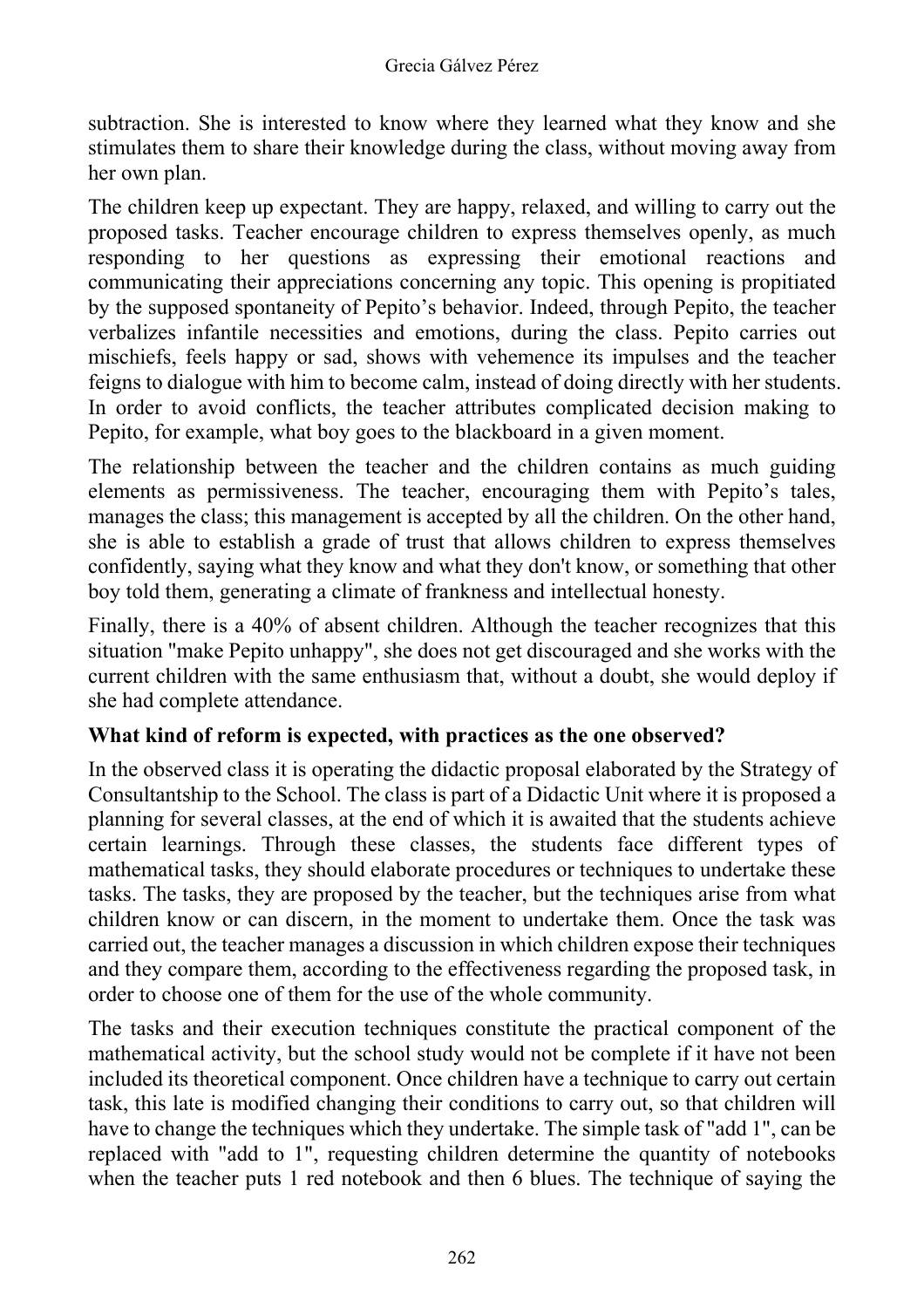following number of the first term is no longer useful and it is very probable that the children need to count all the notebooks to give the answer. The commutativity resource will arise but, how to justify this property?

Along the Didactic Unit, starting from the sequence of proposed tasks and from the evolution of the techniques used to solve them, the teacher opens the discussion about the progress in mathematical knowledge of the group. The discussion about techniques, their reach (where they work) and their justification (why they work), it corresponds to a more theoretical level of the mathematical work that is carried out in the classrooms. The teacher stimulates the search of relationships among the used techniques and he guides the formulation of properties, concepts and theorems. Walking towards the theory, it supports the search of relationships among the acquired knowledge.

The reform of the teaching and learning practices that is expected, begins with the study and application of these Didactic Units by the teachers of a school, under the management of an experienced teacher and previously qualified in the frame of the Strategy, the "consulting teacher". The study begins with a process of problematization of teachers'knowledge in regard to the topic boarded in the Unit. The teachers face a problem or mathematical task and they solve it with the techniques they manage, later identifying the mathematical knowledge they put at stake or those they have reformulated, or acquired, during the process. Then they read the Didactic Unit that contains, besides specific proposals of activities to organize the work with the children and evaluate the achieved learnings, an extensive chapter to argument, from a didactic and mathematical perspective, the curricular decisions made by the authors of the Unit.

The following step for the appropiation of the didactic proposal, consists of applying the Unit studied in the course where each teacher teach. In this process, teachers are accompanied by the consulting teacher who attends some of their classes as participant observer, subordinating his participation to the support needs expressed by the teacher that manages the class. Afterwards, the consulting teacher gives feedback to the teacher who applied the Unit, in individual and in collective sessions, with the participation of all the teachers of the school. In these sessions it is very useful to have videorecords of the classes, in order to have a repeated observation and an analysis more objective.

Besides training teachers starting from the study and application of four Didactic Units in a school year, the consulting teacher interacts with the directive personnel of the school, in order to generate institutional conditions that support the study and appropiation of the didactic proposal by the teachers.

The Didactic Units contain propositions to organize the educational work during a brief period, one or two weeks. They foreshadow a learning process, providing a basic structure that needs to be complemented by each teacher. It is in this complementation where the teacher's master is evidenced since his class has been selected as example of a good practice. Besides modifying some of the proposed activities, she puts at stake her knowledge about how to delight and to make their students work. When operating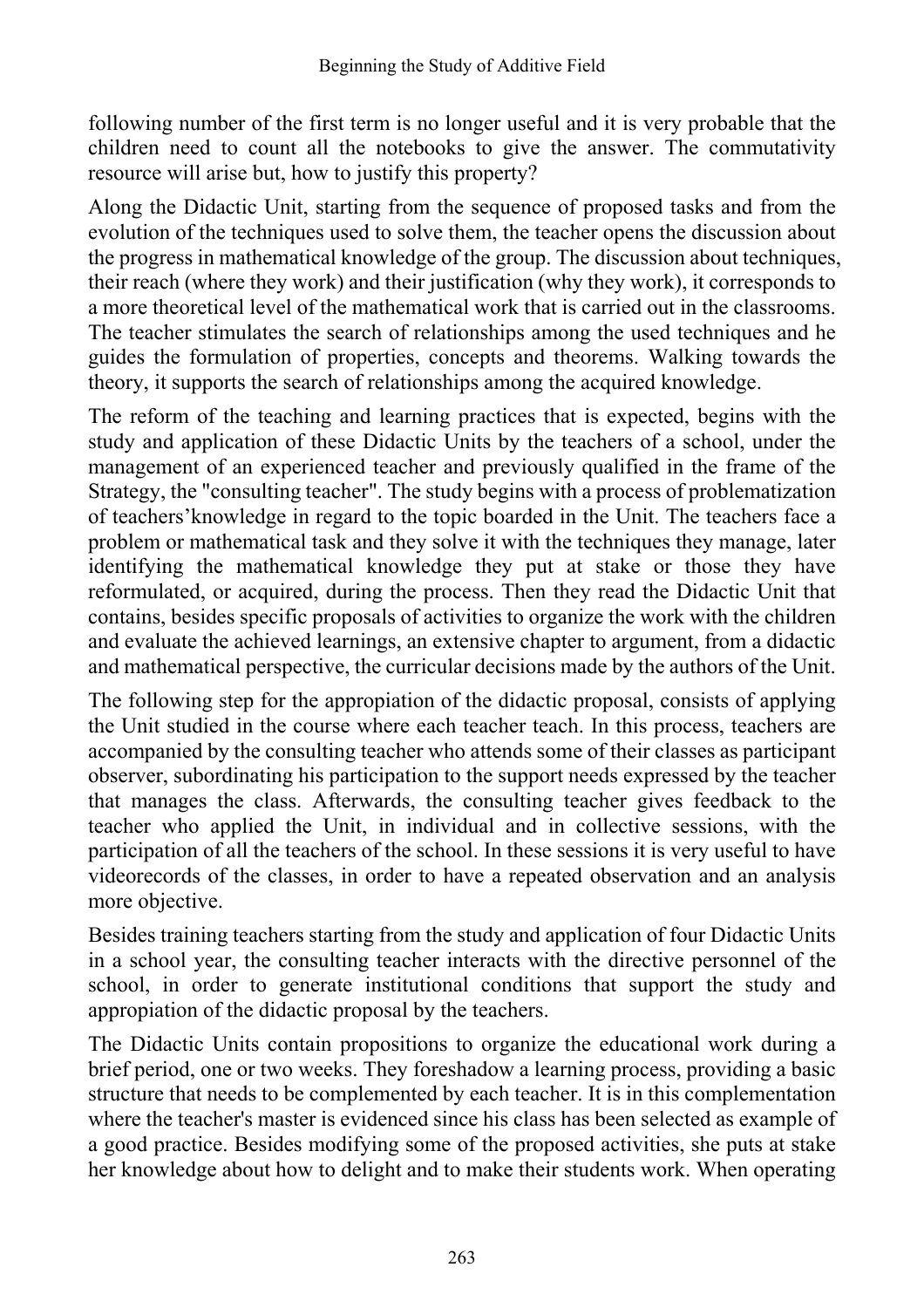through consulting teachers, the Strategy of Consultantship to the School aspires to enrich its proposals with the exchange of experiences among the group of teachers that are beginning the study of the Didactic Units and an experienced teacher that has already studied them and perform some of them with their students, as in the case of the consulting teacher whose class we have analysed.

The Strategy of Consultantship to the School proposes fundamental changes in the paradigm that operates in our national educational system at the moment. It intends to change:

- A teaching focalized in the learning of concepts and mathematical procedures, to be changed by a teaching based on the study of problems.
- A teaching of isolated concepts, to be changed by the undertaking of articulated problems fields.
- The presentation of definitions and explanations from the teacher or from a text, to be changed by the collective construction of senses and mathematical meanings, assumed as a cooperative task.
- An activity few established, to be changed by other, based on arguments and justifications arised from the own children work, and that respects the consistency and mathematical rigourness.

## **References**

- Bosch, M., L. Espinoza and Gascon J. (2003). El professor como director de procesos de estudio: análisis de organizaciones didácticas espontáneas. *Recherches in Didactique gives Mathématiques, 23(1), 79-136.*
- Brousseau, Guy (1990). Qué pueden aportar a los enseñantes los diferentes enfoques de la Didáctica de las Matemáticas? Primera Parte. *Enseñanzade las Ciencias*, 8(3), 259-267.
- Chevallard, Y (1999). L'analyse des practique enseignantes en théorie anthropologique du didactique. *Recherches en Didactique del Mathématiques*. 19(2), 221-266.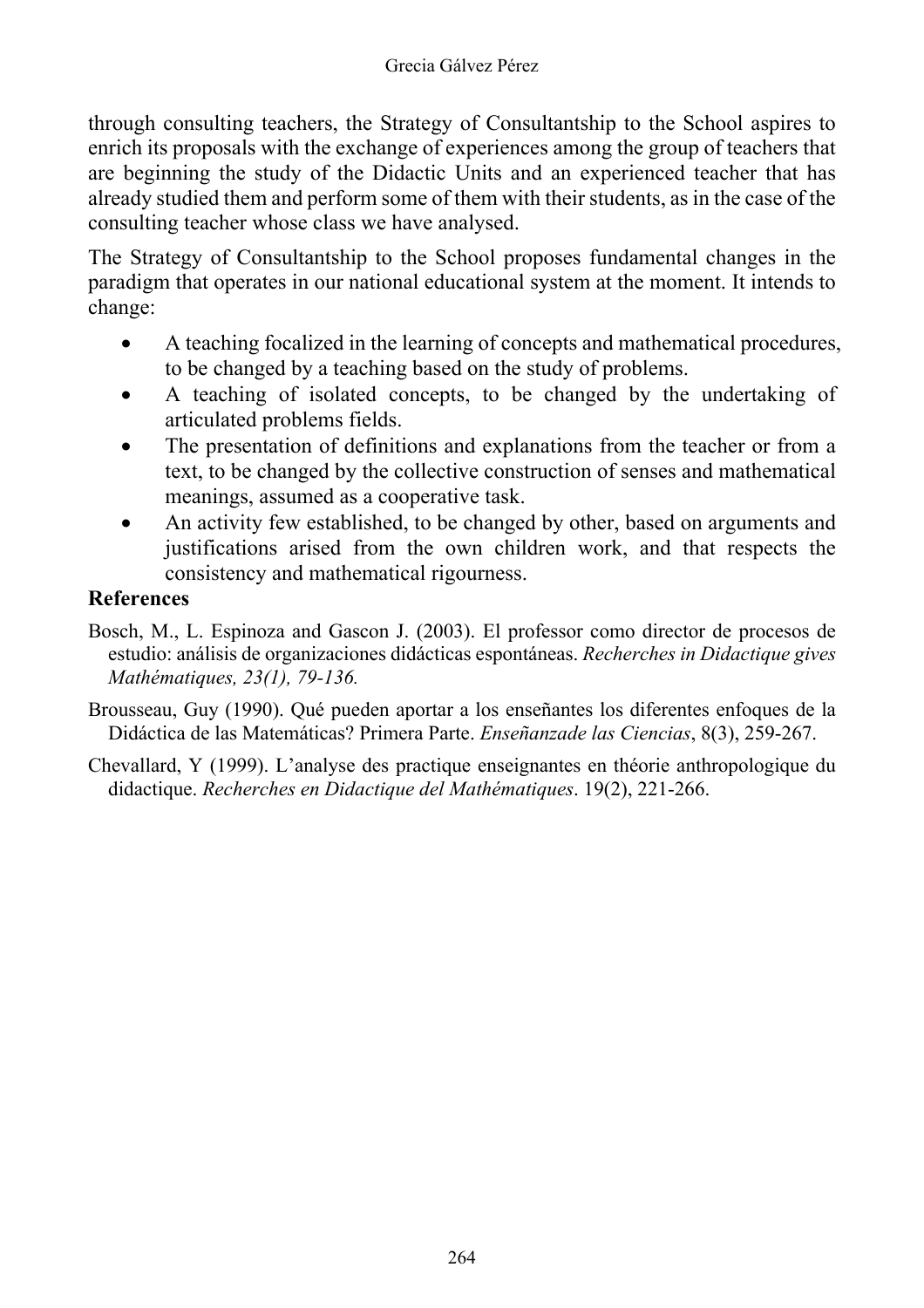# APPENDIX

- 1. Outline of the Didactic Unit
- 2. Plan for the first class
- 3. Work sheet 1
- 4. Work sheet 2
- 5. Work sheet 3
- 6. Work sheet 4.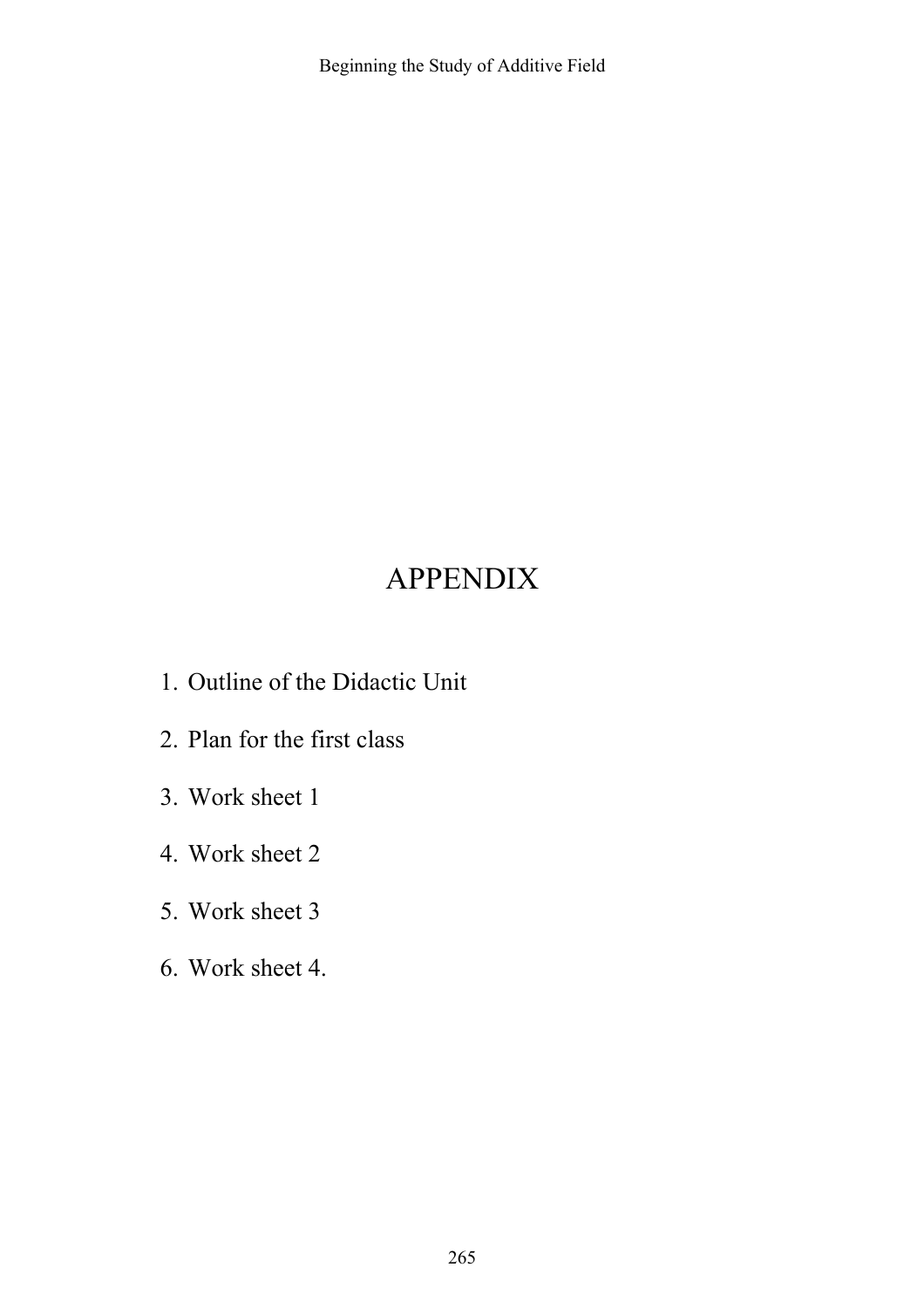## SECOND DIDACTIC UNIT: *Additive Problems of Composition*

### **AWAITED LEARNINGS FROM PROGRAM**

- *They associate the addition and subtraction operations with the actions of joining or separating sets and adding or removing objects, in situations that allow determining unknown information from available information. (Awaited learning 5, first semester).*
- *They manage mental calculation of additions and simple subtractions in the range 0 to30. (Awaited learning 6, first semester).*

### **AWAITED LEARNINGS FOR THE UNIT**

- They associate the addition with joining objects from two collections in only one.
- They associate the subtraction with separating objects from a collection in two collections.
- They solve additive problems associated to the actions of joining objects from two collections in only one or separating the objects from one collection in two.
- In some cases of additions and simple subtractions, they add or subtract for evoking results, that is, through mental calculation.

### **Previous learnings:**

- Say the numeric sequence in upward and descending form, at least up to 10.
- Count objects, at least up to 10.
- Identify each one of the numbers up to 10 and copy them, for example, from a numbered ribbon.
- Locate a well-known number from the numbered ribbon, and continue saying the numeric sequence to locate the writing of another number.

### **Central ideas for this unit:**

- Counting is a procedure that allows determining the quantity of objects that result from joining objects of two collections or separating objects of one collection in two parts.
- The action of joining objects from two collections in only one, it is associated to addition.
- The action of separating objects from one collection in two collections, it is associated to subtraction.
- Addition allows anticipating the quantity of objects that will result from joining objects of two collections.
- Subtraction allows anticipating the result of separating objects from one collection in two parts.
- In some specific cases, it is possible to anticipate the result of the actions through mental calculation

#### **Traverse objective:**

It will tend to develop in boys and girls, the self-confidence in the own possibilities of solving problems that imply results about certain actions.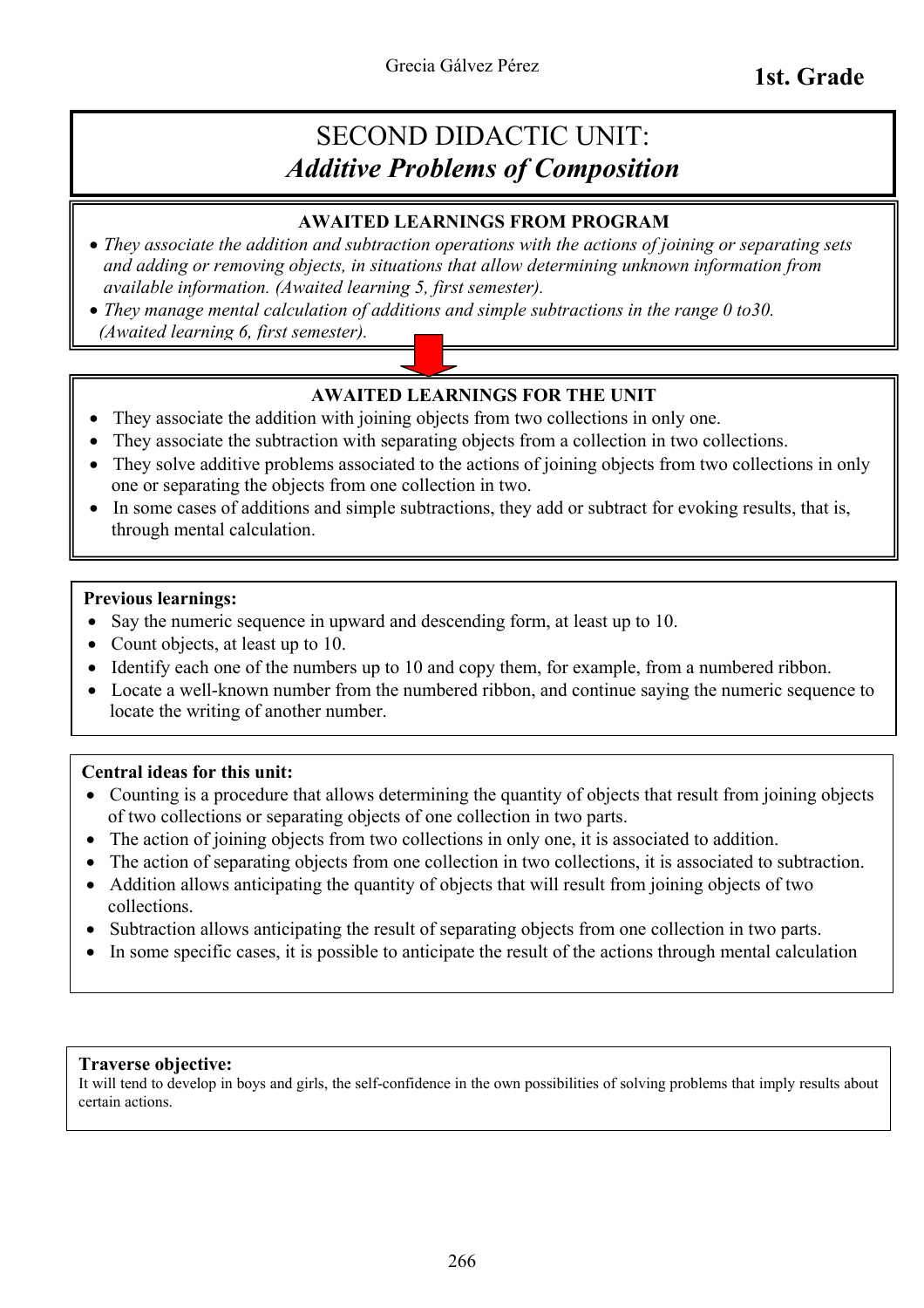|                     | Materials: Objects in the classroom: school tools, colors cards, sticks, bottle covers, pupils, etc.                              |                                     |
|---------------------|-----------------------------------------------------------------------------------------------------------------------------------|-------------------------------------|
| Mathematics<br>Task | Activities                                                                                                                        | Evaluation                          |
|                     | Starting the class. Collective situation: The teacher exposes problems to children that allow him to be                           | The children performance            |
|                     | sure that all of them know:                                                                                                       | according to appropriate tasks      |
|                     | to say the numeric sequence in upward and descending form, at least up to 10                                                      | can suggest the teacher to          |
|                     | to count at least up to 10 objects                                                                                                | propose activities like: say the    |
|                     | to copy them from the numbered ribbon<br>to read the numbers up to 10 and t                                                       | sequence in descending form,        |
| They                | For example:                                                                                                                      | count objects distributed in        |
| determine the       | he asks a boy to begin the numeric sequence and others to continue this sequence up to 10; then he                                | different forms, locate and copy    |
| quantity of         | request other children to say the numeric sequence in descending form up to 1 or 0                                                | numbers from the numbered           |
| objects that        | questions: how can we know how many children are there in this row?, how many are?, how many                                      | ribbon.                             |
| results from        | books are there on my desk?, etc.                                                                                                 |                                     |
| joining or          | Development of the class. Collective situation: For each problem that the teacher exposes, children                               | It is important that everybody      |
| separating          | manipulate the objects according to the proposed problem: they join or separate objects, according to                             | join and separate objects           |
| actions, that       | the case. They always should give a complete oral answer and write the corresponding number. In                                   | correctly. There will be children   |
| the teacher         | relation to the relationship among the numbers, they are of two types                                                             | that don't need to count all the    |
| verbally            | Some problems in which one of the collections has an object:                                                                      | objects; it is not necessary to be  |
| proposes,           | <b>Example 1:</b> Ana has 7 sheets and Luis has one. They join their sheets. How many do they have?                               | demanding with them. The            |
| manipulating        | Example 2: Ana and Luis join 8 sheets. Ana has 1. How many does Luis have?                                                        | different levels of students'       |
| objects that        | 2. Others problems, they could include any couple of numbers (whose sum does not overcome 10):                                    | performance will suggest the        |
| are close to        | <b>Example 3:</b> There are 6 small books and 3 big books on the teacher's desk. How many books are there                         | a<br>teacher to propose problems in |
| them.               | on the desk?                                                                                                                      | bigger range of numbers; joining    |
| Numeric             | Example 4: There are 9 books on the teacher's desk, 6 are small and the other ones are big. How many                              | or separating problems, etc. It is  |
| range up to         | big books are there?                                                                                                              | important that all children give a  |
|                     | The teacher asks in each case: what are we doing with the objects?, what operation are we doing with                              | complete oral answer                |
|                     | the numbers?, how are we going to find the result?                                                                                |                                     |
|                     | Work Sheet Task: Students work in work sheets 1, 2, 3 and 4. The teacher can add activities to those                              | Some students will need             |
|                     | proposed in the work sheets.                                                                                                      | concrete material                   |
|                     | Olasius the alone A+the and of this olasi the theoreolase that decreases what there are also also alone and a second the lighteen |                                     |

Plan for the first class (90') Solving composition problems, in the range 0 to 10 **Plan for the first class (90')** Solving composition problems, in the range 0 to 10

1st. Grade. Second Unit

1st. Grade. Second Unit

Closing the class. At the end of this class, the teacher should systematize what they learned: to solve problems, a procedure is adding (if they<br>have joined objects) or subtracting (if they have separated objects) through **Closing the class**. At the end of this class, the teacher should systematize what they learned: to solve problems, a procedure is adding (if they have joined objects) or subtracting (if they have separated objects) through counting. In the cases in that a collection has only one object, the result is the following number or the previous number, according to the case.

## Beginning the Study of Additive Field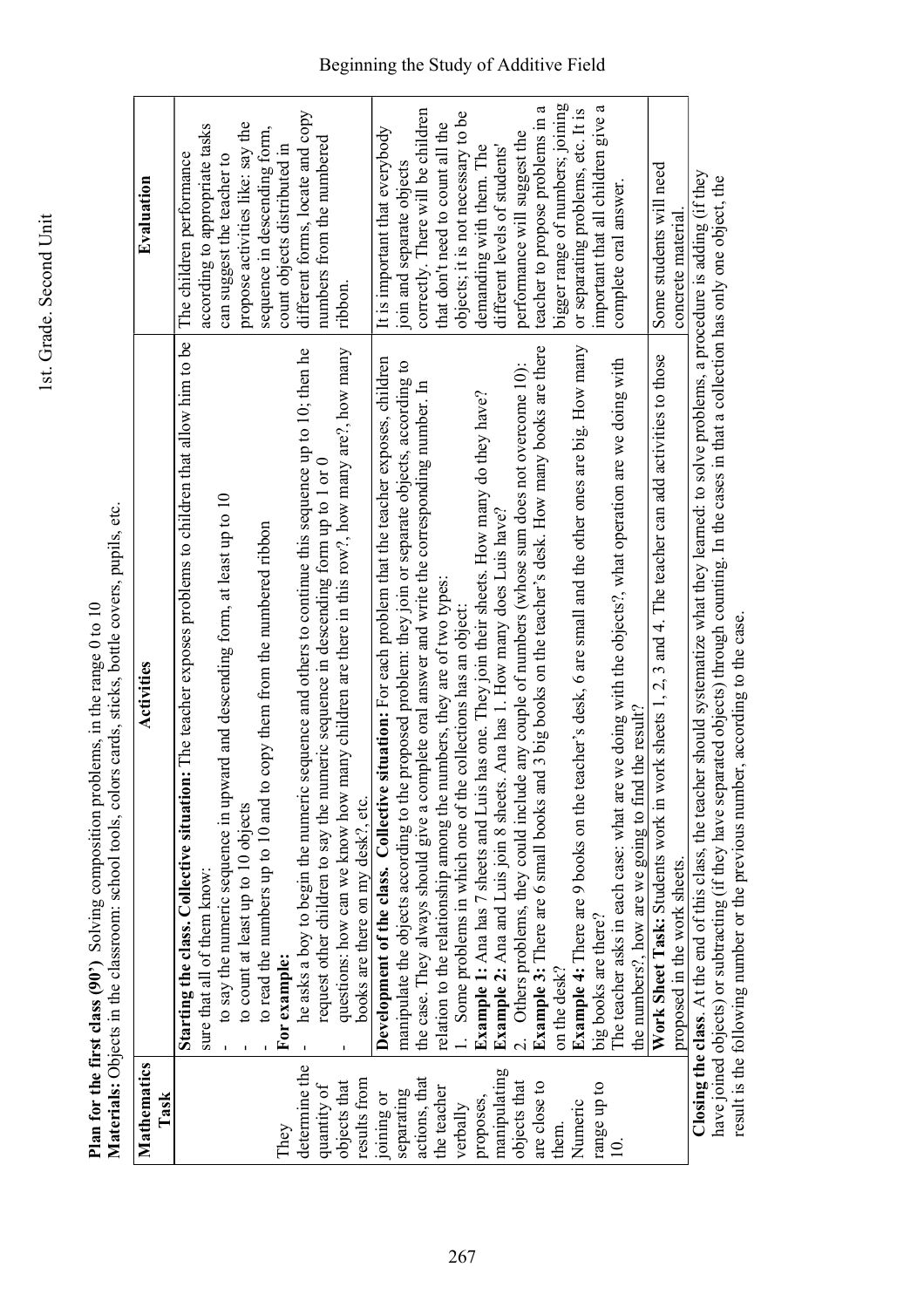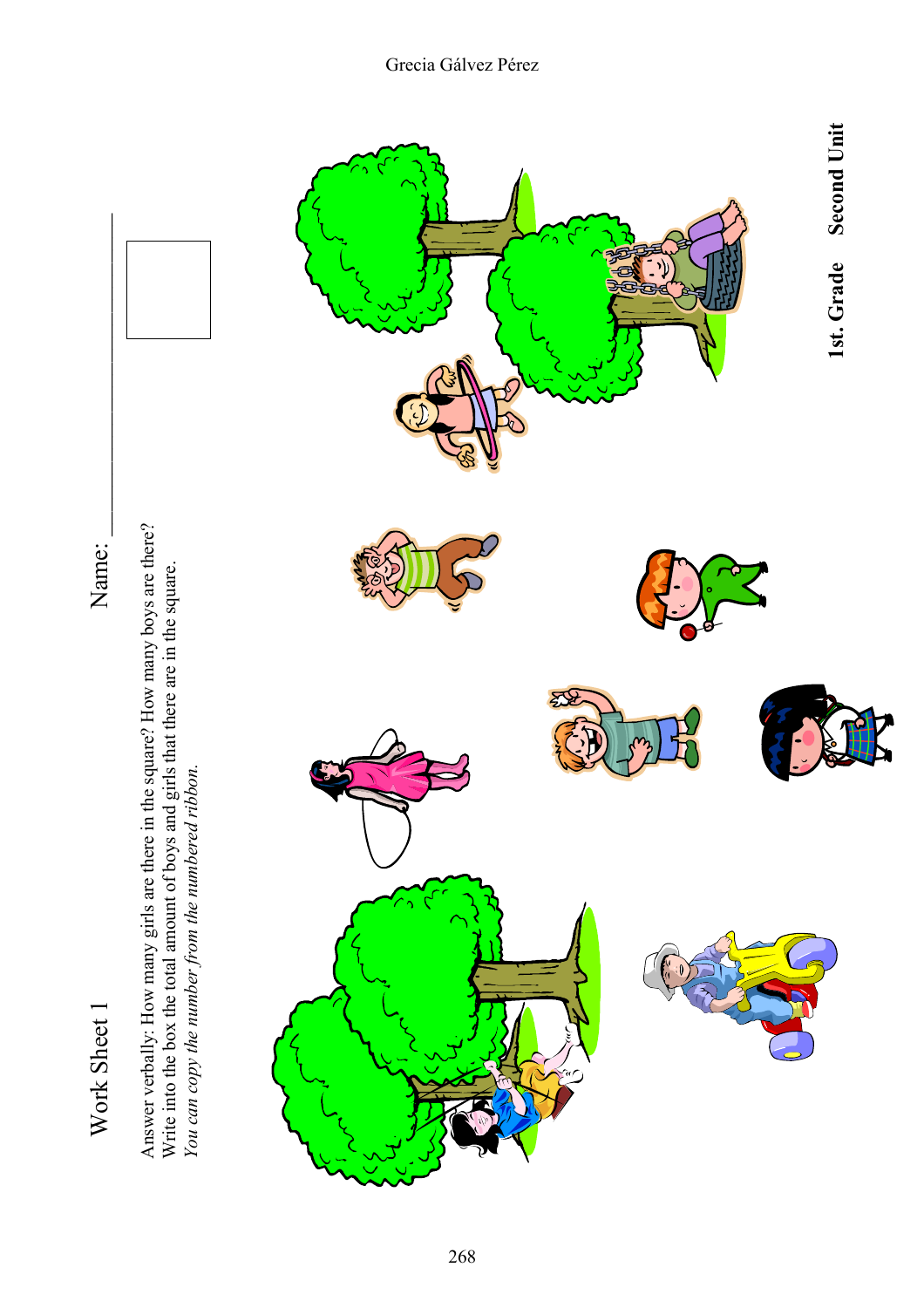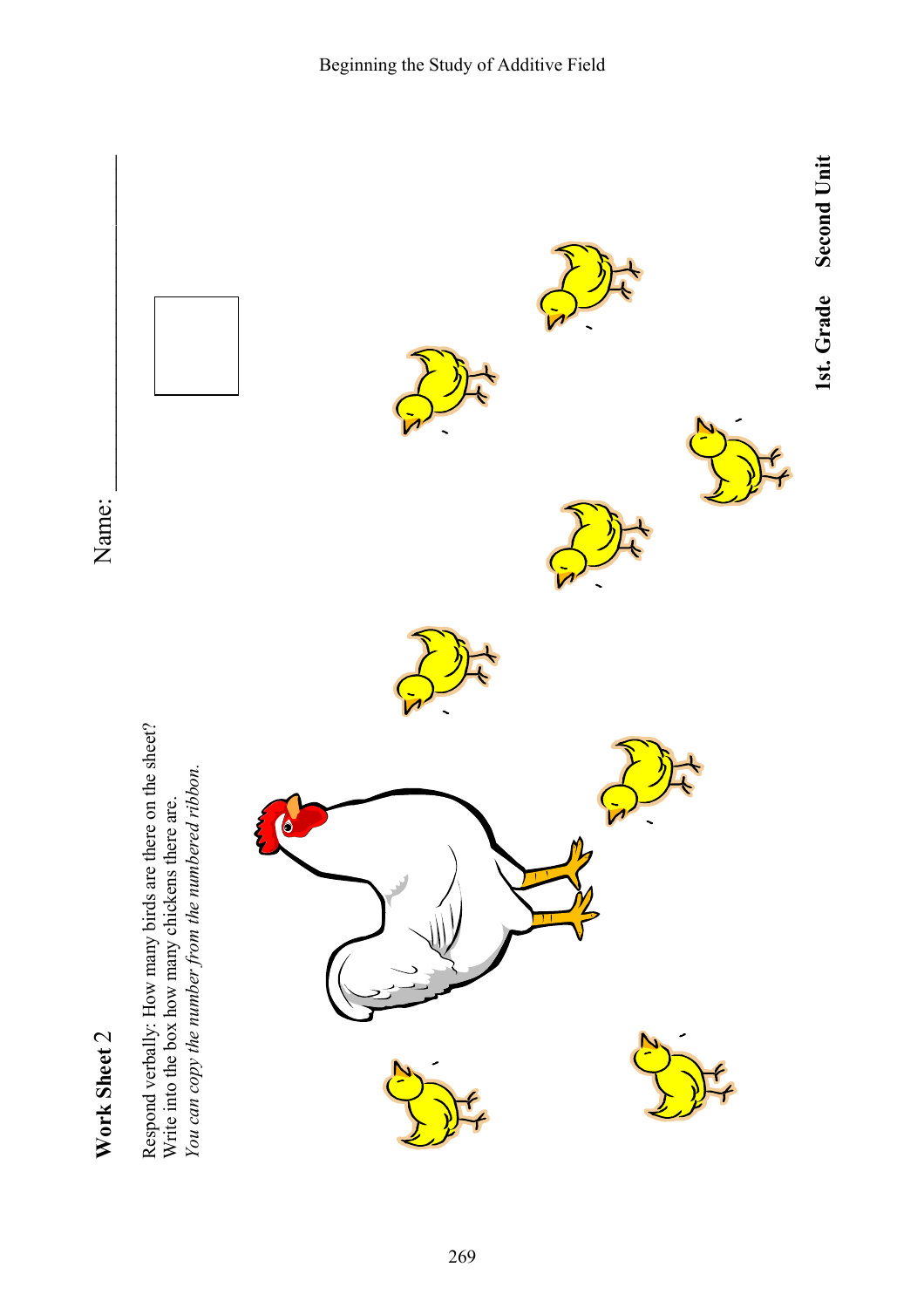